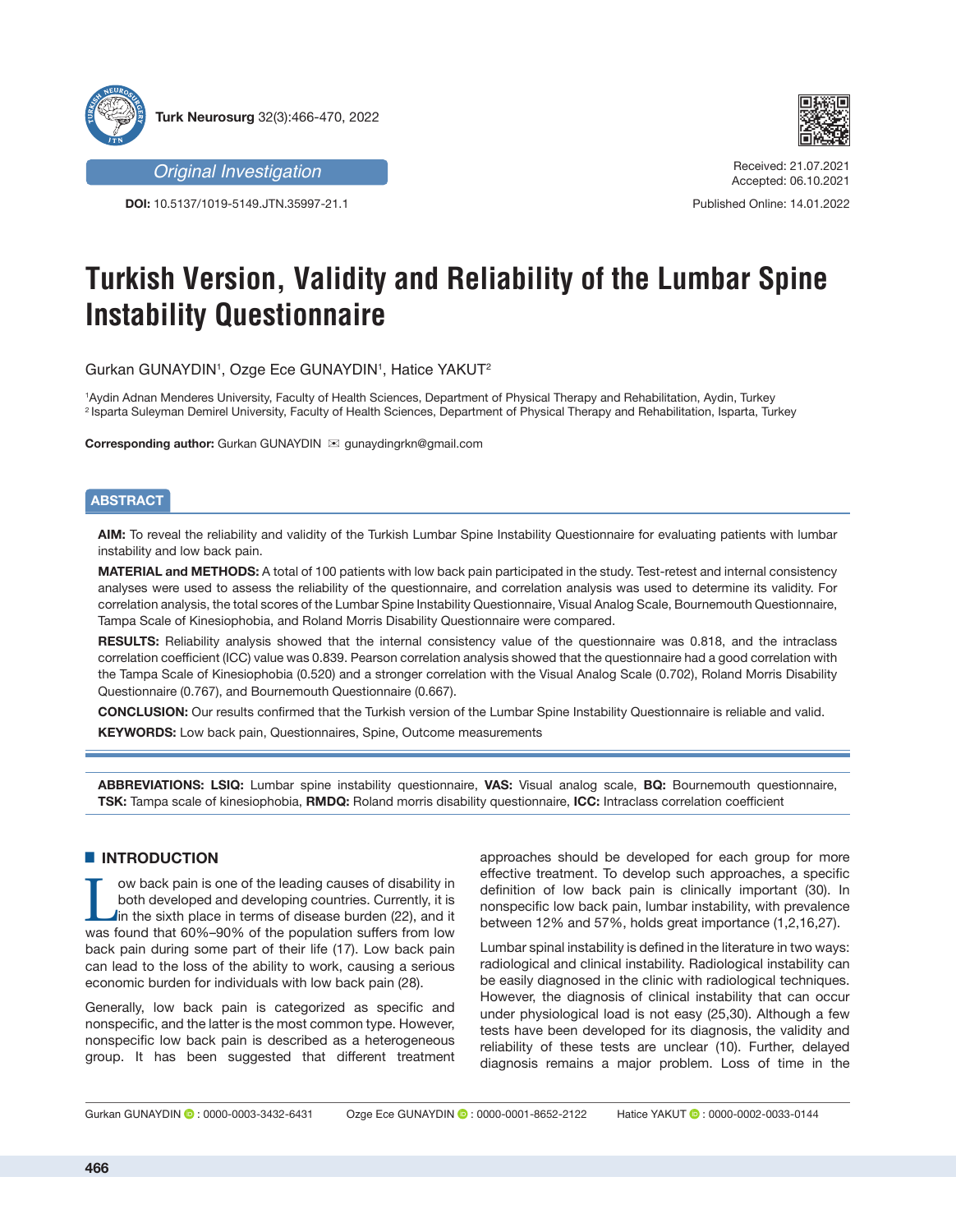diagnosis of lumbar instability can lead to the need for invasive interventions for treatment (8,13). Cook et al. developed the Lumbar Spine Instability Questionnaire (LSIQ) for evaluating lumbar instability as well as low back pain in an effective and timely manner (10).

The LSIQ is a patient-based outcome measurement consisting of 15 yes/no questions. LSIQ assesses the symptoms of pain, spinal movement, fear of movement, and trauma history, and a high LSIQ score indicates a high level of disability (10). Besides the original English version of the questionnaire, there are Brazilian-Portuguese (4) and Thai (9) versions. However, no Turkish language adaptation of the questionnaire was found in the literature review. Therefore, the aim of this study was to assess the reliability and validity of the Turkish version of the LSIQ.

#### ■ **MATERIAL and METHODS**

This study was conducted as a methodological design. To conduct this study, the necessary permission was obtained from the Ethics Committee of the Adnan Menderes University (number, 92340882-050.04.04; protocol number, 2020/40). The study was conducted in accordance with the Declaration of Helsinki, and written consent of the participants was obtained.

#### **Participants**

Individuals who applied to Isparta City Hospital's Orthopedics and Traumatology service were included in this study. Among the eligible individuals with low back pain, volunteers who were over the age of 18 and signed the consent form were included, whereas those who were pregnant or had systemic and neurologic diseases were omitted from the study. Consequently, the study was completed with 100 participants who met the inclusion criteria and the targeted number of participants was reached (3). Forty (40%) patients refilled the LSIQ for the test-retest analysis.

#### **Translation and Cultural Adaptation**

Language adaptation stages of the Turkish version of the LSIQ were carried out according to the guidelines of Beaton et al. (5). First, the original version of the questionnaire was translated into Turkish by two native Turkish speakers fluent in English. Second, the two Turkish versions of the questionnaire were converted into a single translation by consensus by the translators. The first Turkish version of the questionnaire was translated back into English by two bilingual translators. After the translation, the team checked all the translations. The second version of the questionnaire was sent to a Turkish linguist, and the pretest version of the scale was created.

This version of the questionnaire was given to 15 patients with low back pain for clarity, and the Turkish version of the questionnaire was finalized without making any changes during this stage, in line with the feedback received from the participants.

# **Patient-Based Outcome Measurements**

The participants in this research first completed the LSIQ

and then the Visual Analog Scale (VAS), Bournemouth Questionnaire (BQ), Tampa Scale of Kinesiophobia (TSK), and Roland Morris Disability Questionnaire (RMDQ) to complete the reliability and validity stages of the questionnaire. Forty participants filled the LSIQ again 48 hours later to perform the test-retest analysis of the questionnaire*.*

#### **LSIQ**

The LSIQ was derived from a Delphi survey by Cook et al. (10). This questionnaire has been shown to evaluate lumbar instability as well as low back pain (8). The LSIQ consists of 15 yes/no questions on topics such as pain, trauma history, and fear of movement. The maximum score that can be obtained from the questionnaire is 15, and a high score indicates high disability (10,21).

# **BQ**

The BQ was created by Bolton and Breen for the evaluation of low back pain. It consists of seven questions that evaluate characteristics such as pain, daily social life, depression and anxiety, and fear-avoidance behaviors. The total score is 70, with a high score indicating high disability (6). The validity and reliability of the questionnaire in the Turkish population has been established previously (18).

#### **RMDQ**

The RMDQ consists of 24 questions and evaluates physical function in patients with low back pain. The scale has yes/no questions, and high scores indicate high disability. A revised version of the questionnaire was published in 2000 (29). A Turkish RMDQ study was previously performed, and the questionnaire was found to be reliable and valid (20).

#### **TSK**

The TSK consists of 17 questions that assess the parameters of injury and fear avoidance in work-related activities. It is answered with a 4-point Likert scale from strongly disagree to strongly agree. The questionnaire has scores between 17 and 68, and high scores indicate high fear-avoidance behavior (32). A study of the validity and reliability of the scale for the Turkish population was previously conducted (33).

#### **Statistical Analysis**

Statistical Package for Social Sciences (SPSS) for Mac 21.0 package program was preferred for all statistical analyses. Analyses are expressed as mean  $\pm$  standard deviation and as a percentage. Internal consistency and test-retest analyses were used to determine the reliability of the LSIQ. Internal consistency analysis was calculated by Cronbach's Alpha, and test-retest results were calculated by intraclass correlation coefficient (ICC). A Cronbach Alpha value of ≥0.70 was considered sufficient (31). ICC values ≤0.5, 0.50–0.75, 0.75–0.90, and >0.90 indicated weak, moderate, good, and excellent reliability, respectively (19). The validity of the questionnaire was calculated by correlating the total score of the LSIQ with the total scores of the VAS, BQ, RMDQ, and TSK. Pearson correlation was used for this analysis, and it was interpreted as excellent (r=0.81–1.00), very good (r=0.61–0.80), well (r=0.41–0.60), poor (r=0.21–0.40), and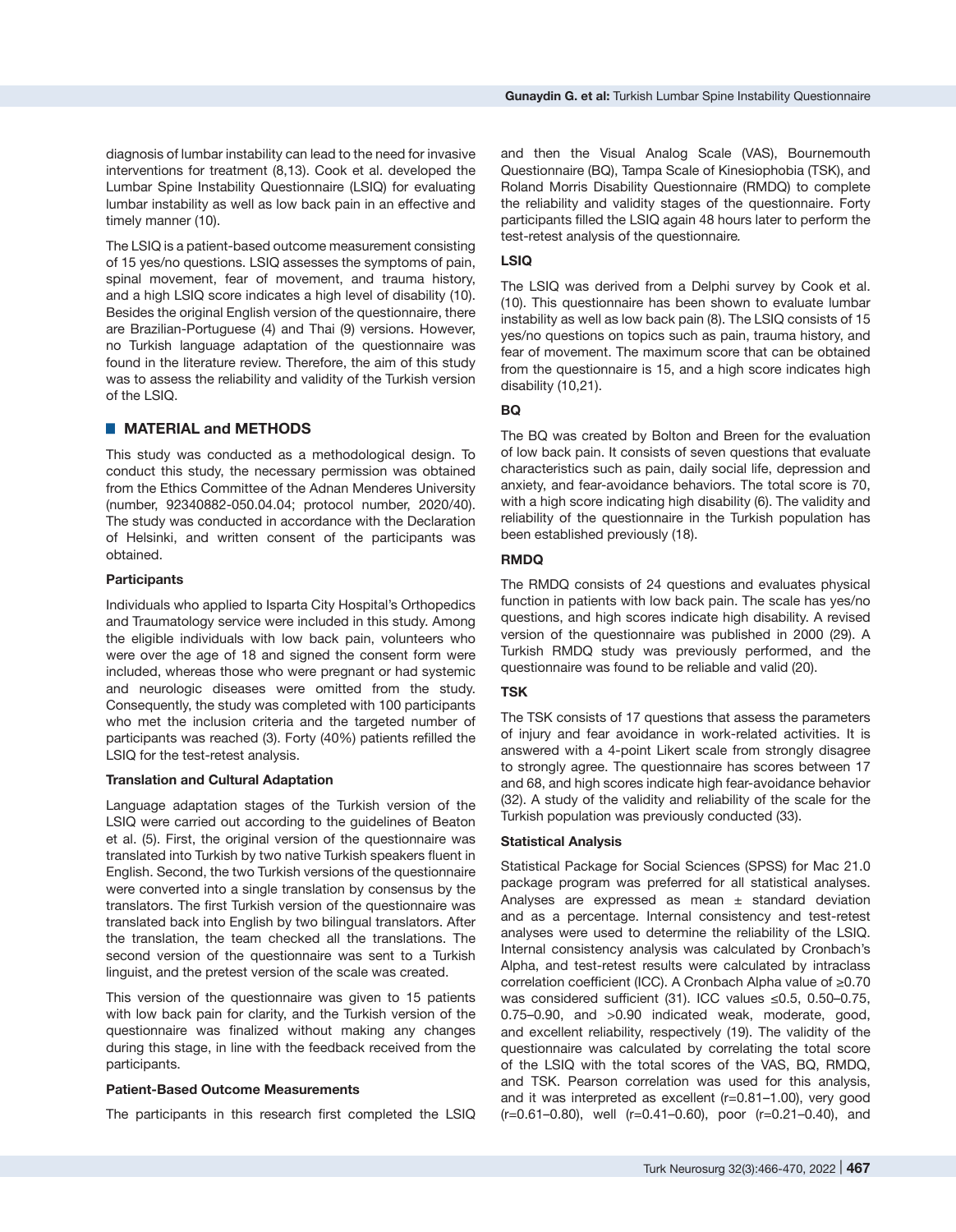bad correlation (r=0–0.20) (14). All values were considered significant at p<0.05.

## █ **RESULTS**

Of the 100 patients who participated in the study, 49 were male and 51 were female. Their detailed demographic data are summarized in Table I. In our analyses, Cronbach's Alpha value of the LSIQ was found to be 0.818. This value indicated that the questionnaire had a high level of internal consistency. When the questions were removed one by one and the analysis was repeated, it was seen that the Cronbach's Alpha value decreased for all questions except for the 2<sup>nd</sup> and 15<sup>th</sup> questions (Table II). This shows that these questions broadly contribute to internal consistency.

ICC analysis was performed to determine the test-retest reliability of the scale. Results indicated that the questions had medium-to-excellent (0.590–0.917) reliability. The total ICC value of the LSIQ was found to be at an appropriate level (0.839) (Table III).

Pearson correlation analysis to determine the validity of the questionnaire showed that the LSIQ was positively and well correlated with TSK (r=0.520) and very good with BQ (r=0.667), RMDI ( $r=0.767$ ), and VAS ( $r = 0.702$ ) (Table IV).

#### █ **DISCUSSION**

This study was conducted to determine the psychometric properties of the Turkish version of the LSIQ. We found that the questionnaire was reliable and valid for the Turkish-speaking population.

Low back pain affects most people both economically and mentally (22). For this reason, clinicians and researchers have been conducting many studies on the diagnosis and treatment of low back pain. The treatment approaches performed in patients with low back pain primarily include measurement methods such as range of motion of the spine and strength maneuvers. However, the relations of these measurements with parameters such as symptom changes and activities of daily and working life were found to be weak (12,23,26). This indicated that the objective and subjective examination of the lumbar spine in patients with low back pain, as in other pathologies, should be done with the outcome measurements that are appropriate and validated for the disease (11,12,15, 26). However, at this point, the categorization of patients with

**Table I:** Demographics of the Participants

| <b>Parameters</b>                      | Value              |  |  |
|----------------------------------------|--------------------|--|--|
| Age (year) $(x\pm ss)$                 | $40.08 \pm 16.22$  |  |  |
| Height (cm) $(x\pm ss)$                | $168.01 \pm 13.83$ |  |  |
| Body Mass (kg) $(x\pm ss)$             | $72.92 + 15.46$    |  |  |
| Back pain duration (month) $(x\pm ss)$ | $47.28 \pm 76.12$  |  |  |
| VAS for back pain $(x\pm ss)$          | $5.07 + 2.23$      |  |  |

*VAS: Visual analog scale, x±ss: mean±standart deviation.*

| 1. If item 1 deleted   | 0.795 |
|------------------------|-------|
| 2. If item 2 deleted   | 0.823 |
| 3. If item 3 deleted   | 0.806 |
| 4. If item 4 deleted   | 0.813 |
| 5. If item 5 deleted   | 0.808 |
| 6. If item 6 deleted   | 0.804 |
| 7. If item 7 deleted   | 0.804 |
| 8. If item 8 deleted   | 0.813 |
| 9. If item 9 deleted   | 0.800 |
| 10. If item 10 deleted | 0.809 |
| 11. If item 11 deleted | 0.795 |
| 12. If item 12 deleted | 0.811 |
| 13. If item 13 deleted | 0.809 |
| 14. If item 14 deleted | 0.803 |
| 15. If item 15 deleted | 0.820 |
| 16. Total              | 0.818 |

**Table II:** Internal Consistency Analyses

#### **Table III:** Test-Retest Analyses

| LSIQ                       | <b>Intraclass Correlation Coefficent</b><br>(95% Confidence Interval)<br>(Upper-Lover Bound) |
|----------------------------|----------------------------------------------------------------------------------------------|
| <b>First Question</b>      | $0.708(0.449 - 0.846)$                                                                       |
| <b>Second Question</b>     | $0.749(0.526 - 0.867)$                                                                       |
| <b>Third Question</b>      | $0.590(0.226 - 0.783)$                                                                       |
| <b>Fourth Question</b>     | $0.890(0.793 - 0.942)$                                                                       |
| <b>Fifth Question</b>      | 0.599 (0.241-0.788)                                                                          |
| <b>Sixth Question</b>      | $0.788(0.600 - 0.888)$                                                                       |
| Seventh Question           | 0.792 (0.608-0.890)                                                                          |
| <b>Eighth Question</b>     | 0.826 (0.672-0.908)                                                                          |
| <b>Ninth Question</b>      | 0.646 (0.331-0.813)                                                                          |
| <b>Tenth Question</b>      | 0.646 (0.331-0.813)                                                                          |
| Eleventh Question          | 0.884 (0.780-0.939)                                                                          |
| <b>Twelfth Question</b>    | 0.894 (0.799-0.944)                                                                          |
| <b>Thirteenth Question</b> | $0.800(0.622 - 0.894)$                                                                       |
| <b>Fourteenth Question</b> | $0.917(0.843 - 0.956)$                                                                       |
| <b>Fifteenth Question</b>  | $0.772(0.569 - 0.880)$                                                                       |
| Total point                | $0.839(0.696 - 0.915)$                                                                       |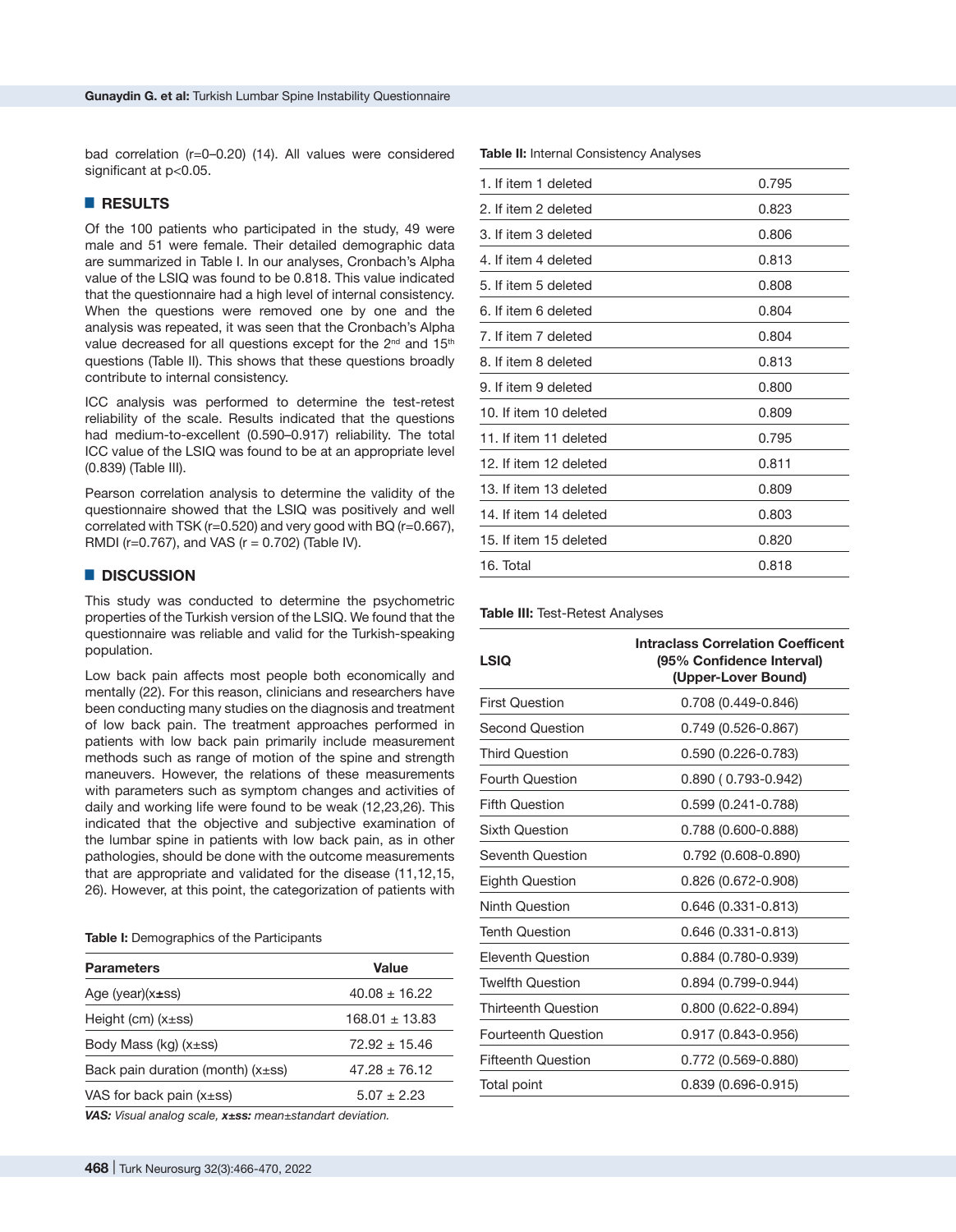#### **Table IV: Correlation Analyses**

|                  | r(p)                |                     |                     |                     |  |
|------------------|---------------------|---------------------|---------------------|---------------------|--|
| Outcome Measures | BQ                  | RMDI                | TKA                 | VAS                 |  |
| LSIQ             | $0.667$ ( $0.001$ ) | $0.767$ ( $0.001$ ) | $0.520$ ( $0.001$ ) | $0.702$ ( $0.001$ ) |  |

*LSIQ: Lumbar spinal instability questionnaire, BQ: Bournemouth questionnaire, RMDQ: Roland morris disability questionnaire, TKQ: Tampa kinesiophobia questionnaire, VAS: Visual analog scale.*

low back pain poses a problem. Currently, low back pain is classified as specific and nonspecific low back pain, and the latter constitutes a large group. Patients with lumbar spinal instability in this group show some differences in terms of diagnosis and treatment (30). It has been reported that the LSIQ can be used in patients with lumbar spinal instability as well as in patients with low back pain (8,10).

Although there are many questionnaires evaluating low back pain in the clinic, none of them is accepted as the gold standard (7). In this sense, the LSIQ has a different feature from other patient-based outcome measurements evaluating low back pain.

In non-English version studies, translation and cultural adaptation stages should be completed properly (5) so that the outcome measurement scales created in different languages could be applied in different societies. The translation and cultural adaptation stages implemented within the scope of this study were completed without any problems.

One of the most important issues in the use of outcome measurement questionnaires is the validity and reliability of those questionnaires. The Cronbach's Alpha value was found to be 0.818 by the internal consistency analysis of the LSIQ. This value was 0.69 in the original version (21) and 0.79 in the Brazilian-Portuguese (4) version. In the Thai version, no data on internal consistency analysis was available (9). According to these results, the Turkish and Brazilian-Portuguese language versions had a higher internal consistency than the original questionnaire.

Another important issue in terms of the reliability of the patient-based outcome measurements is the test-retest reliability. Test-retest analyses shed light on the stability of the time of the questionnaires. However, there is no consensus on the appropriate time interval between repetitions of these two tests. Short interval periods can cause the participants to remember their previous answers, and long periods can cause a change in the course of the disease. For this reason, in this study, the test-retest period was determined based on the study of Marx et al., and a 2-day interval was preferred (24).The analyses showed that the ICC values of the survey questions ranged between 0.590 and 0.917, and the total ICC value was 0.839. This value was 0.74 in the Brazilian-Portuguese version (4) and 0.91 in the Thai version (9). When the non-Turkish language compatibility of the questionnaire was assessed, it was found that ICC values of the original version were not available. Additionally, question-based ICC analyses of the versions in other languages were not available. When these

data were assessed, the stability of the questionnaire over time was found to be sufficient.

Validity analyses are of great importance in using questionnaires translated from different languages into the target language for the related disease or symptom. Therefore, the total scores obtained from the LSIQ were compared with the total scores of the VAS (r=0.702), BQ (r=0.667), RMDQ (r=0.767), and TSK (r=0.520). We saw that there was a positive relationship between good and very good validity. In the validity analysis of the Brazilian-Portuguese version of the questionnaire, the questionnaire was found to have a good correlation with the Pain Numeric Rating Scale (0.46), TSK (0.49), and Beck Depression Inventory (0.44), and it had a very good correlation with RMDQ (0.66) (4). Although these values are the first construction of the validity data of the LSIQ, they indicate that the questionnaire is valid.

This study has some limitations. The responsiveness analysis, which would determine the sensitivity of the LSIQ to symptoms and clinical changes, could not be performed within the scope of this study. The responsiveness analysis is vital for a clearer understanding of the psychometric properties of the LSIQ and will be performed in future studies.

## █ **CONCLUSION**

As a result of this study, the Turkish version of the LSIQ was found reliable and valid. Its clear structure, short completion time, easy score calculation and its use in patients with lumbar spinal instability as well as in patients with back pain show that the LSIQ is a preferable questionnaire for clinical use.

# █ **ACKNOWLEDGEMENTS**

The authors thank Dr. Bora Yakut for his contribution in the referral of the patients.

## █ **AUTHORSHIP CONTRIBUTION**

**Study conception and design:** GG,OEG, HY

**Data collection:** HY, GG

**Analysis and interpretation of results:** GG

**Draft manuscript preparation:** GG,OEG,HY

**Critical revision of the article:** GG,OEG,HY

**Other (study supervision, fundings, materials, etc...):** GG,OEG,HY

All authors (GG,OEG,HY) reviewed the results and approved the final version of the manuscript.